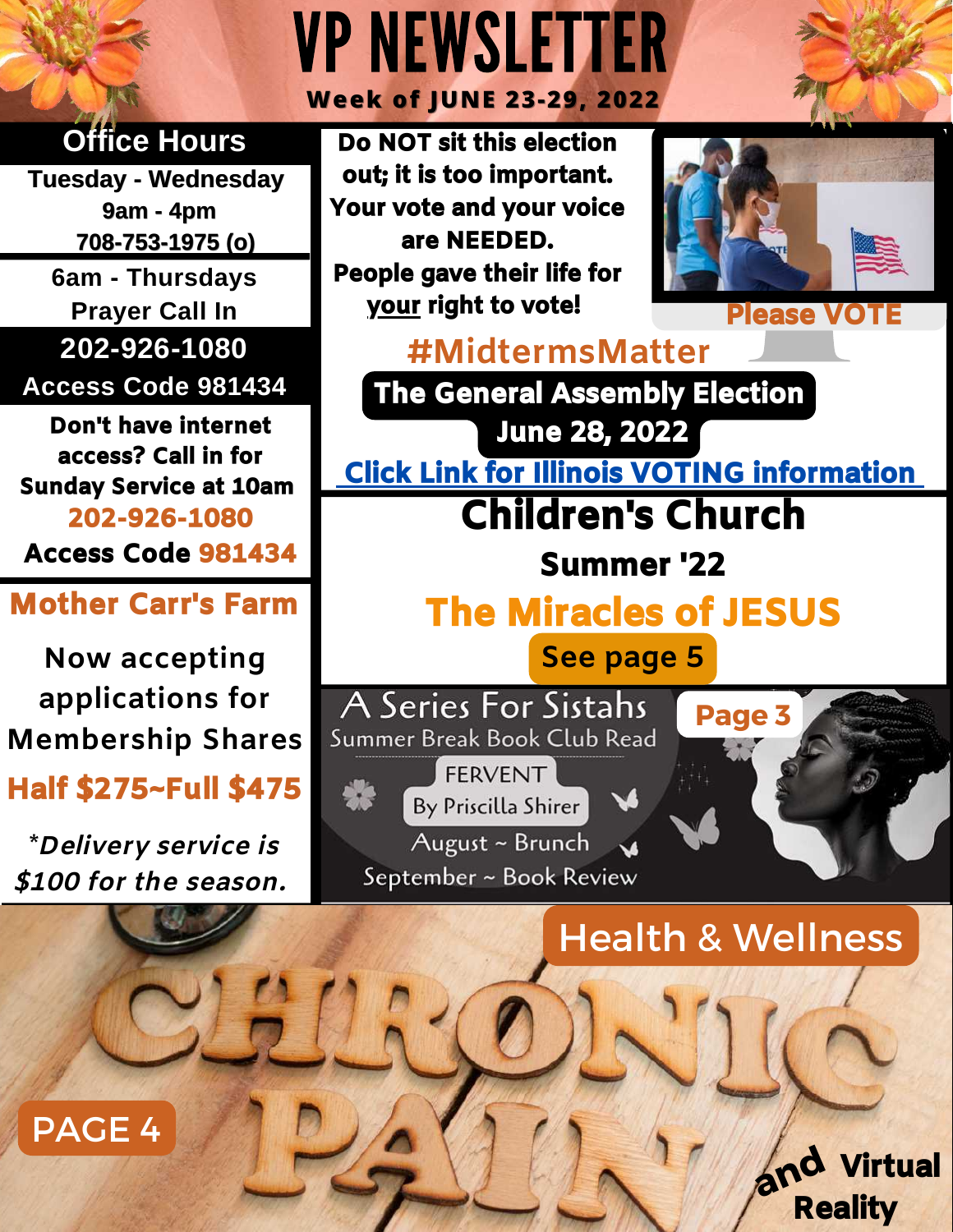### June Wedding **Anniversaries**

Trustee Charles & Mary Sawyer ~ 49 years...June 9



 **Content Available On: Facebook, YouTube, Instagram, Twitter,**

 **and** 

**[VPCOG.ORG](https://www.vpcog.org/)**

**6pm Tellin' it like it TiS TUESDAYS**

**(Tosha is Speaking)**

**WEDNESDAYS 12pm "Lunch & Learn"**

**Bible Study with Pastor Bruce**

**6pm Min. Kitty White "A Kiss from God"**

> **THURSDAYS 6am Prayer Call**

**202-926-1080**

**Access Code 981434**

**6pm Lady Maura OMG Oh Maura Gale [TUNE IN HERE](https://www.up2meradio.com/omg-oh-maura-gale-show/)**

**8pm "Fall in Line"** 

**"V-Formation with Coach V" 3rd Thursdays**

#### **FRIDAYS**

**6pm Pastor Frank "Frankly Speaking"** 

#### **SATURDAYS**

**6pm S.A.L.T. Bible Study**

| Min. Rodney & Tarsa Tucker ~ 21 yearsJune 9           |
|-------------------------------------------------------|
| Fred & Flora Lott ~ 67 yearsJune 17                   |
| Pastor Bruce & Barbara McKinney ~ 39 yearsJune 18     |
| Eric & Andrea January ~ 23 yearsJune 19               |
| Robert & Annie Ruth Walker ~ 52 yearsJune 20          |
| James & Ladeyiha Reed ~ 19 yearsJune 21               |
| Chitunda & Danielle Tillman ~ 15 yearsJune 23         |
| Pastor Jerald & Maura Gale January ~ 5 yearsJune 24   |
| Tony & Carolyn Williamson ~ 14 yearsJune 27           |
| <b>Maurice &amp; Christian Brown ~ 8 yearsJune 28</b> |
| Tony & Vanessa Davis ~ 21 yearsJune 29                |
| Pray for the names on our sick list.                  |
| <b>Mother Elva Brand</b>                              |
| <b>Sis. Mable Cass</b>                                |
| <b>Deacon Donald Franklin</b>                         |
| <b>Bro. Walter Mitchell</b>                           |
| <b>Sis. Bernice Peterson</b>                          |
| <b>Deacon Bennie Smith</b>                            |
| <b>Bro. Maurice Snell</b>                             |
| <b>Sis. Alberta Stallworth</b>                        |
| <b>Sis. Hazel A. Taylor</b>                           |
| <b>Sis. Brenda Thomas</b>                             |
| <b>Sis. Margaret Thompson</b>                         |
| <b>Sis. Janice Turner</b>                             |
| <b>Sis. Martha Veals</b>                              |
| <b>Sis. Annette Washington</b>                        |
| <b>Pray for our Bereaved.</b>                         |
| <b>Sis. Nell Sanders</b>                              |
| on the loss of her Aunt                               |
| <b>Sis. Willie Mae Ball</b>                           |
|                                                       |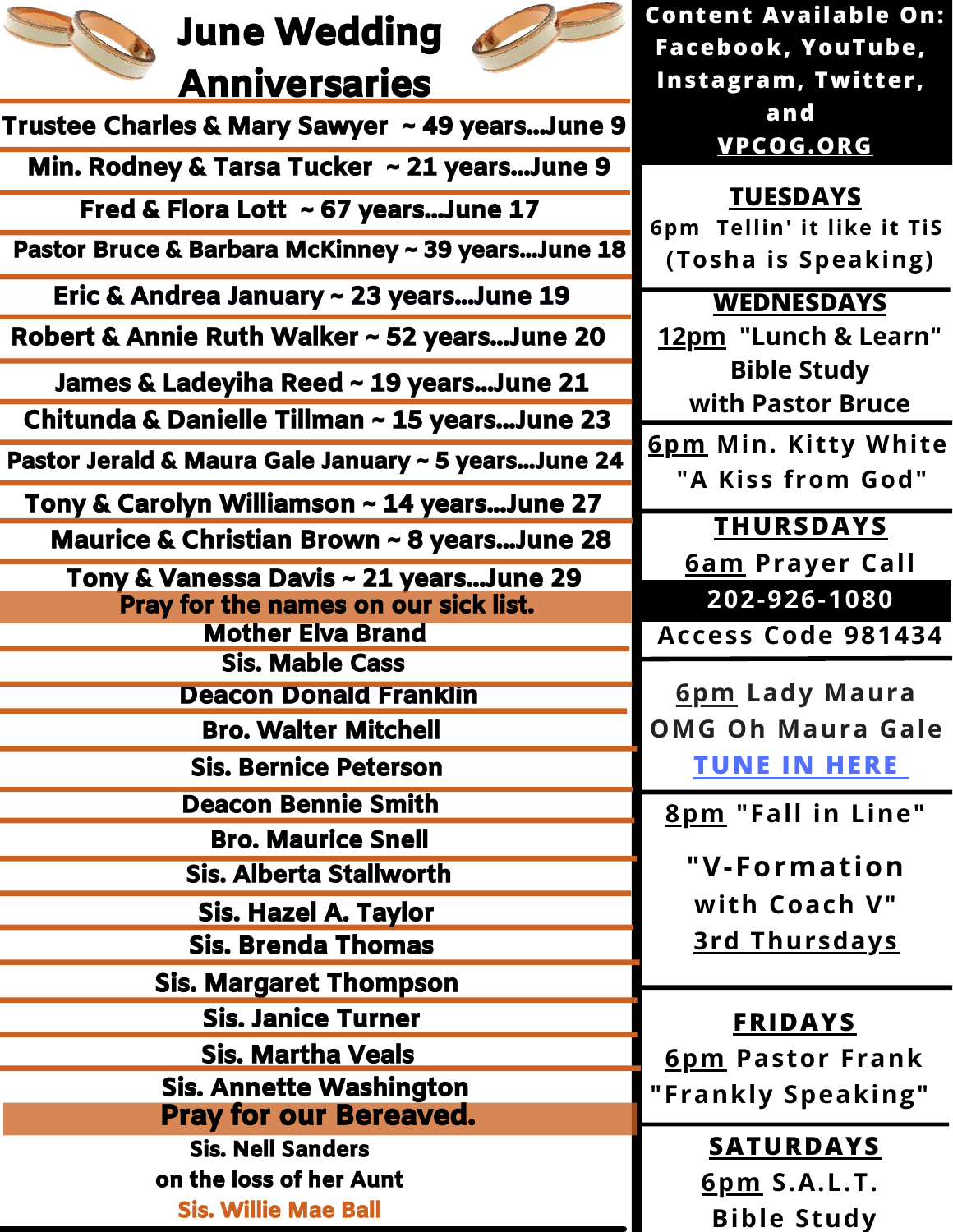**Women of Purpose** will take a "pause" for summer. We return in **August** with a **Brunch** and a Book Club Discussion in September. Let's continue to grow, with a great Summer read, below! Save the date  $\sim$  August 20, 2022

### **Women of Purpose "Brunch"**

**Facilitated by Sis. Monica Miller** 



## **FERVENT**

A Woman's Battle Plan to Serious, Specific and Strategic Prayer **By Priscilla Shirer** 

FERVENT



PRISCILLA SHIRER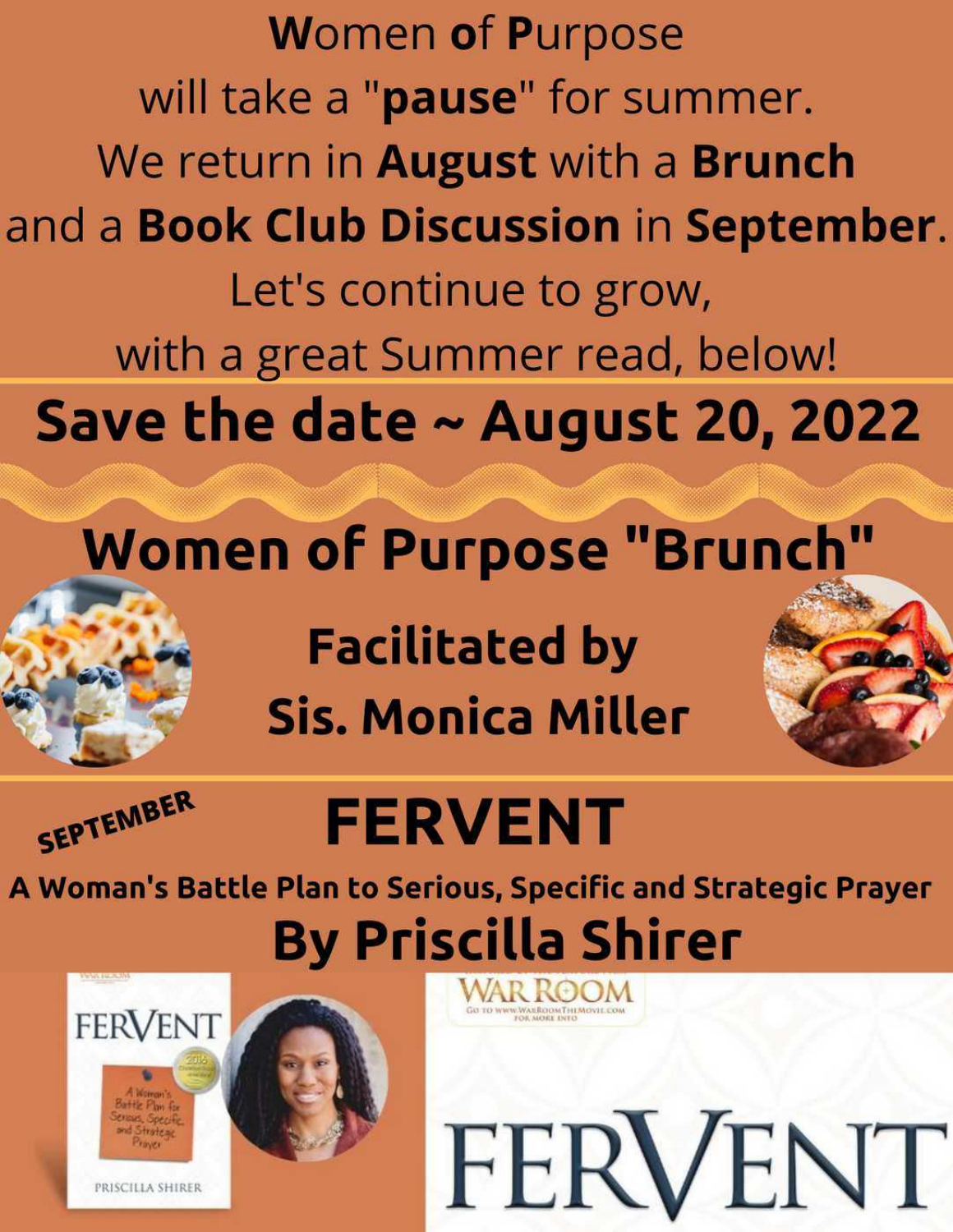### THE REALITY OF IT ALL Chronic Pain

By some measures, nearly 50 million Americans experience some type of chronic pain, in part because the power of medicine to relieve pain remains woefully inadequate. With continued advancements in technology, many scientists and healthcare professionals are hopefully optimistic in its shift towards a more tech savvy way to treat pain....

**VIRTUAL REALITY (VR)**. VR uses technology to distract the mind from focusing on pain. The distractions can range from peaceful scenarios to games that require thought and execution. Experts believe a decrease in attention to pain will ultimately cause a decrease in one's perception of pain.



**For more on Virtual Reality for pain management, please click on the links below [VR for Chronic Pain is a Game Changer](https://m.youtube.com/watch?v=gOIfvdFt3Mg) [Can Virtual Reality Replace Opioids As Pain Treatment?](https://m.youtube.com/watch?v=O0yRL4AOZII)**